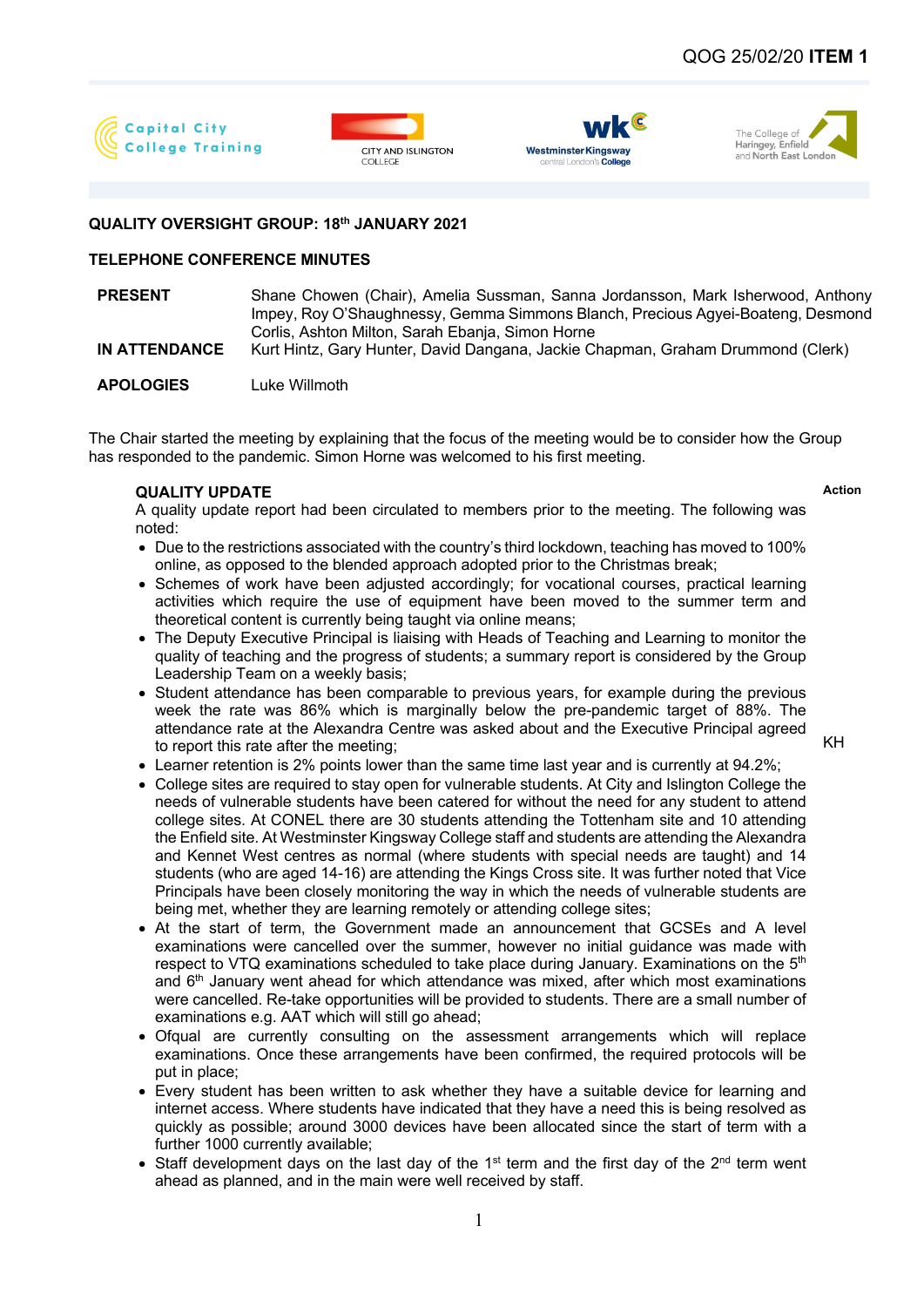With respect to quality improvement, the intention is that the Group improvement plans will continue to be adhered to as normal, regardless of the restrictions associated with the pandemic.

It was further reported that a recent student survey has indicated that 20% of students are dissatisfied with the quality of online teaching and that 5% are highly dissatisfied. Considerable concern was expressed by members about this.

The Chair invited members to ask questions about the report. The following issues were raised and discussed:

- With respect to schemes of work it was noted that their contents are being adjusted and the intention is that all aspects of courses will be delivered. Practical elements of vocational courses are being re-scheduled for teaching in term 3 and awarding bodies have adapted assessment requirements as needed. It was further noted that heads of schools are responsible for signing off schemes of work for courses within their areas of responsibility;
- The Group continues to meet its safeguarding obligations. Protocols have been adapted for online delivery, for example guidance for staff to identify whether students may be in need of emotional or wellbeing support have been adapted. Staff are also carrying out 1 to 1 check ins with students and follow up support is being provided where needed;
- With respect to apprenticeships, very little activity is currently taking place and in the main assessments have been delayed.

With respect to online learning and the recent student survey it was commented that for some students it works well but for others it does not. It was further noted that the DfE have recently published self-assessment guidance for online learning; members were reassured that the Group has fulfilled all aspects of this guidance and has done so since the first lockdown in March of last year.

The extent to which the use of external expertise and collaboration is being used to inform online pedagogy was asked about. It was noted that external experts have led continuing profession development (CPD) sessions e.g. at the development days in July, and Heads of Teaching and Learning have been organising collaboration activities across the Group to encourage the sharing of best practice. It was further noted that a significant proportion of online lessons are not being delivered to a good enough standard, and that this is a concern and is a focus for improvement. It was further noted that:

• The ability to check and plan the progress of students' learning is problematic via online teaching. Ways in which this can be achieved more effectively are currently being explored including the use of research to inform the development of a group wide protocol.

Members emphasized the importance of communicating to students about how the Group is adapting its approach to teaching and learning to ensure that the student experience is as good as possible. The need to seek feedback from students on how to improve lessons was emphasized; for example students could be asked about the ways in which teachers could improve their lesson delivery and ways in which teachers could enable students to learn more effectively. The possibility of using parents to help check student progress was also raised.

Whilst it was recognised that the quality of online teaching and learning needed to improve in some cases, ways in which to develop a high quality online course offer after the pandemic should be explored and that the current situation provided opportunities to learn how this might be done. For example, there are some courses which have a large amount of students such as ESOL where the course content is the same; the income received from these courses could justify an investment into a high quality online course offer, which could develop independent learning.

The student members informed the group that in their view the majority of their lessons were of a poor standard. The poor quality of maths lessons was highlighted as an example. The Executive Principal agreed to discuss this with the students outside of the meeting and finds ways in which this could be improved.

It was agreed that ways in which the Group has responded to student feedback about the quality of online teaching and learning should be reported to the next meeting, which is scheduled to take place on 25<sup>th</sup> February. GD/ DD

KH